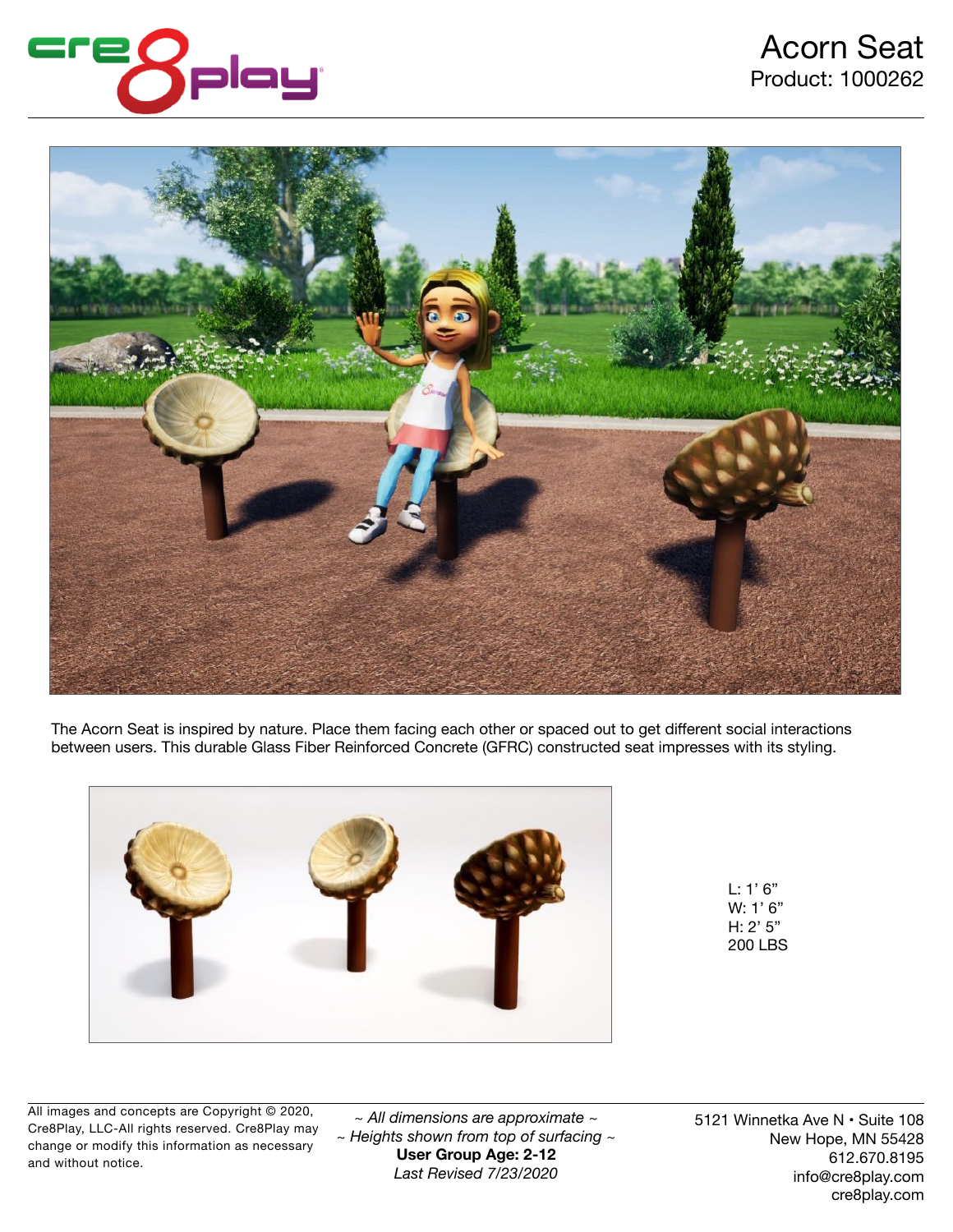



All images and concepts are Copyright © 2020, Cre8Play, LLC-All rights reserved. Cre8Play may change or modify this information as necessary and without notice.

*~ All dimensions are approximate ~ ~ Heights shown from top of surfacing ~*  **User Group Age: 2-12**  *Last Revised 7/23/2020*  Page 2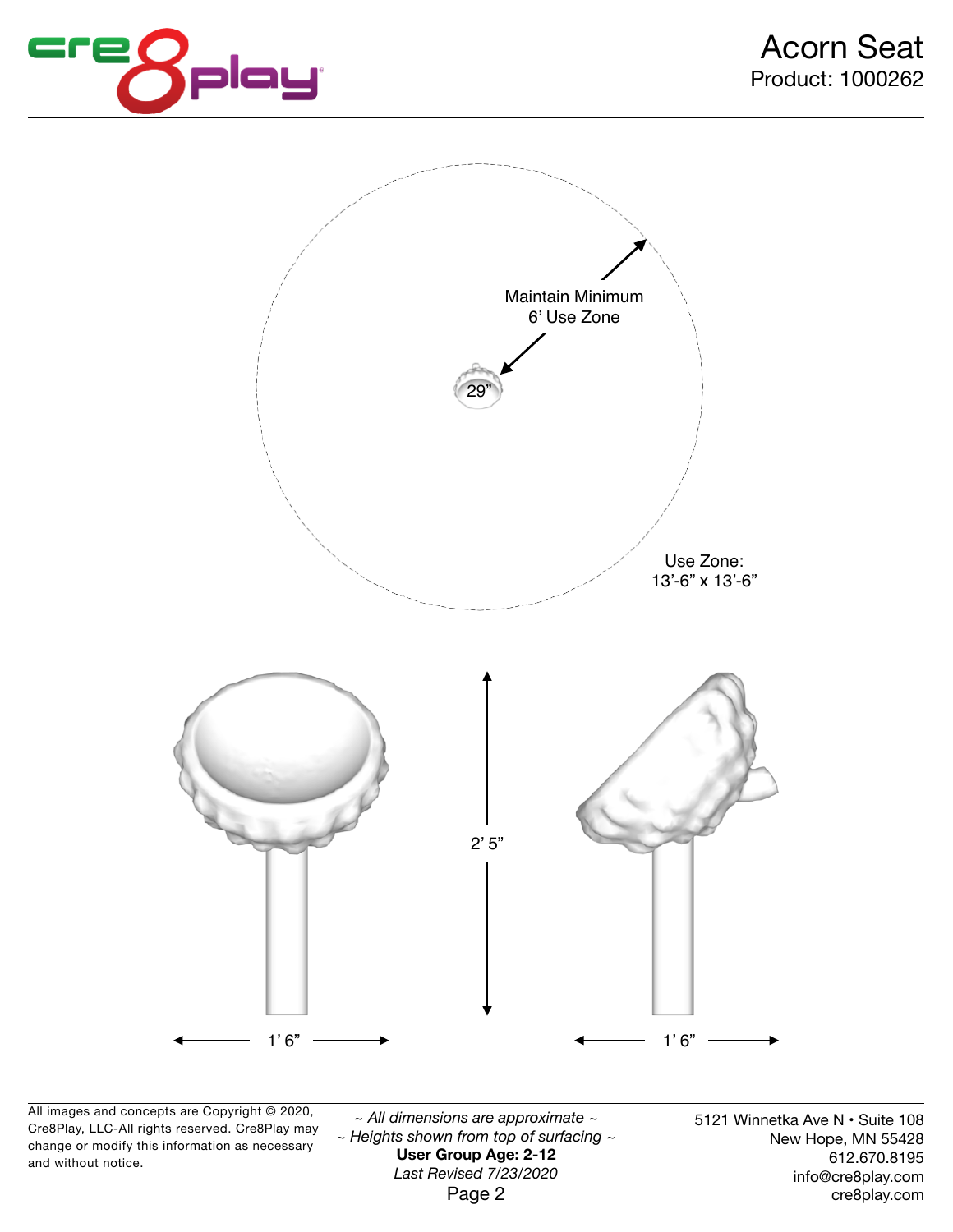



If you determine that less than 12" of surfacing is required, make sure the top of the concrete slab is 12" below the top of the protective surfacing.

All images and concepts are Copyright © 2020, Cre8Play, LLC-All rights reserved. Cre8Play may change or modify this information as necessary and without notice.

*~ All dimensions are approximate ~ ~ Heights shown from top of surfacing ~*  **User Group Age: 2-12**  *Last Revised 7/23/2020*  Page 3